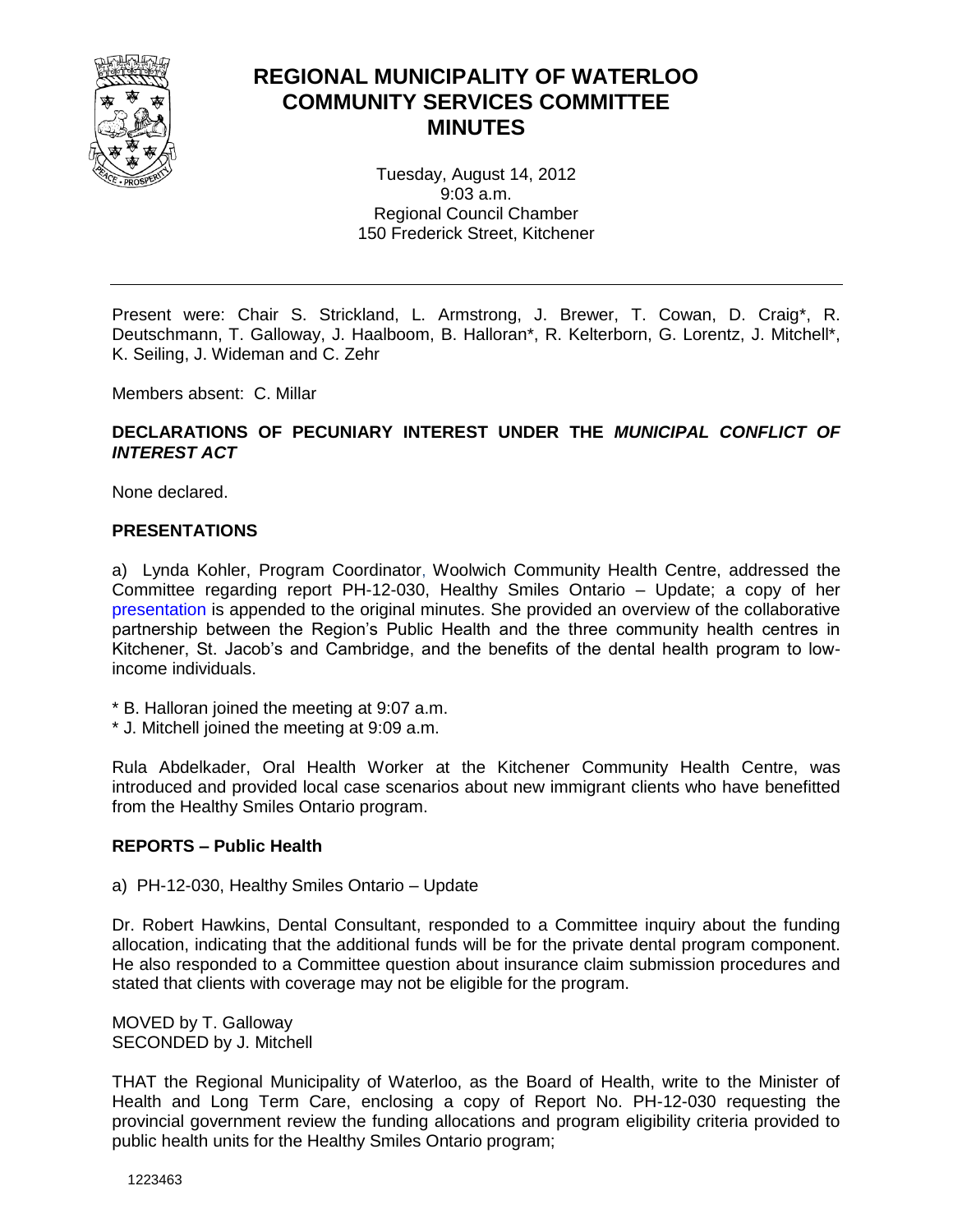AND THAT a copy of Report No. PH-12-030 be forwarded to the Association of Local Public Health Agencies (alPHa) for information.

#### CARRIED

b) PH-12-028, Quarterly Charged/Closed Food Premises Report

Dr. Liana Nolan, Commissioner/Medical Officer of Health, made brief comments.

Received for information

c) PH-12-029, 2012 Public Health Budget Approval & Accountability Agreement

Anne Schlorff, Director, Central Services, provided a summary of the report.

MOVED by J. Wideman SECONDED by J. Brewer

THAT the Regional Municipality of Waterloo enter into the Amending Agreement No. 4 for the Public Health Accountability Agreement with the Province of Ontario (effective January 1, 2011 for a term of three years) as attached (Attachment 2), pursuant to Report PH-12-029;

AND THAT the Regional Municipality of Waterloo increase the 2012 Operating Budget for Public Health by \$50,232 gross and \$0 net Regional Levy to reflect new 100% provincial base funding to support the local implementation of Panorama.

#### CARRIED

d) PH-12-032, Public Health Department Reorganizations

Dr. Nolan advised that this report summarizes the management-level reorganization intended to re-purpose structures, address gaps and pressures and focus more attention on front-line supervision. In addition, the reorganization within the Central Resources Administration support group will serve to meet the new provincial accountability initiatives.

In response to a Committee inquiry about the impact of the reorganization on rural response times, John Prno, Chief, Emergency Medical Services, stated that an update report will come back to the Committee in September.

The Committee discussed the revised titles of the senior Emergency Medical Services staff. J. Prno stated that this change was made to align with the practice of colleagues across the country. Dr. Nolan confirmed that several processes were involved in making the change and that the formal change was finalized in collaboration with the Region's Human Resources department.

Received for information

e) PH-12-033, Low Risk Drinking Guidelines – Update

Dr. Nolan advised that this is the first time the Region has had national guidelines to assist in communicating messages about the risk to the public and community partners.

Received for information

1223463 \* D. Craig left the meeting at 9:30 a.m.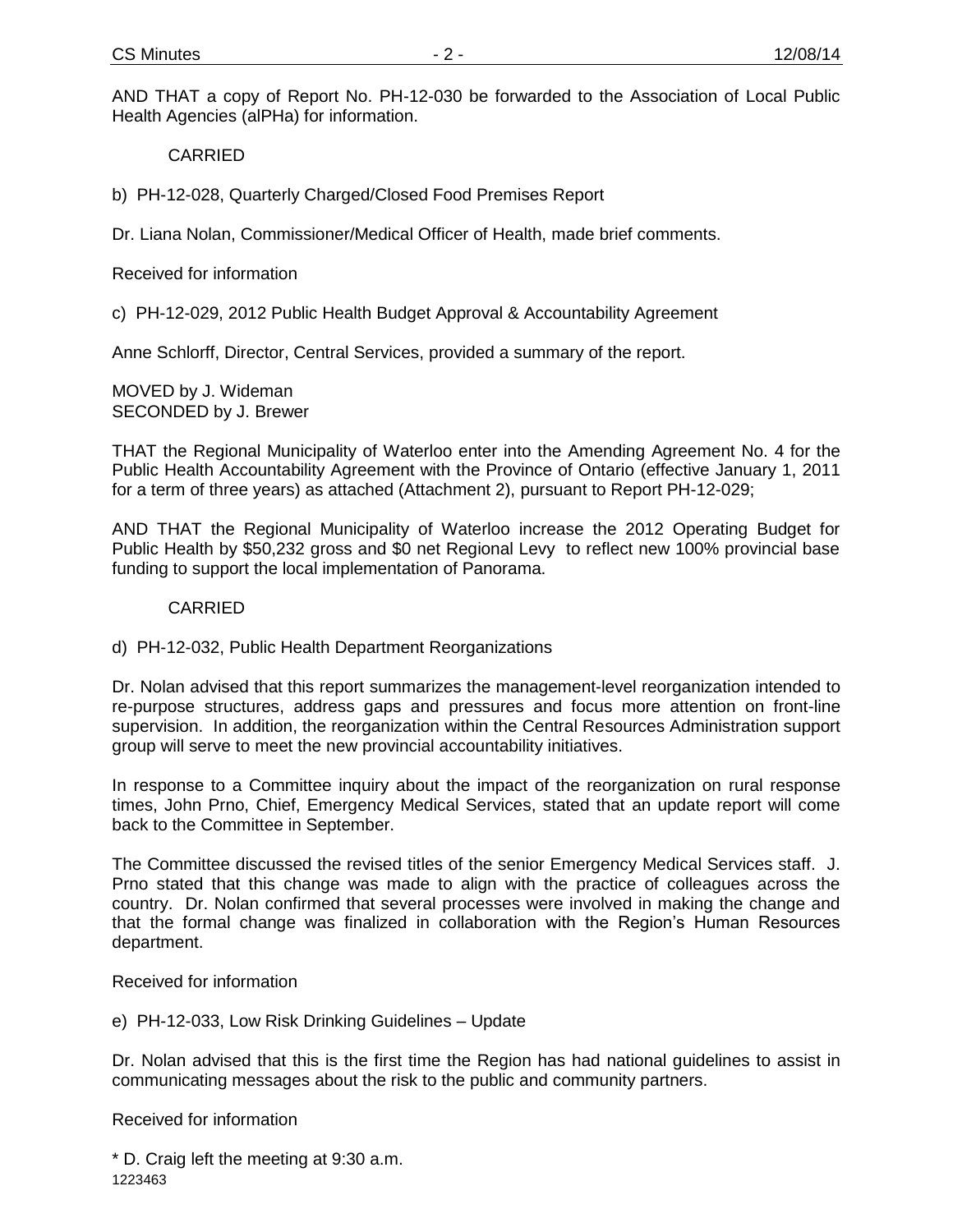f) PH-12-034, Positive Parenting in Waterloo Region: Exploring a Comprehensive Approach

Andrea Reist, Director of Child and Family Health, gave an overview of the report. In response to a Committee question about local school board involvement, A. Reist stated that the school boards have attended meetings but are not members; staff continue to seek their valuable input.

Received for information

\* D. Craig returned to the meeting at 9:35 p.m.

g) PH-12-031/P-12-087, Implementation of Strategic Plan Item 1.5.4: Promotion of Shade to Prevent Skin Cancer and Enhance Our Urban Environment

Dr. Nolan stated that this report responds to an issue from the Region's Corporate strategic plan and that Public Health staff are collaborating with the Planning, Housing and Community Services department for the implementation.

In response to a Committee inquiry about shade landscaping on local school properties, Dr. Nolan advised that Public Health provides the tools and information about how to provide shade but that implementation is ultimately the decision of the school boards.

Rob Horne Commissioner, Planning, Housing and Community Services, stated that the Region has a housing capital budget and that there is a focus on establishing areas for sun relief on the properties of seniors' buildings. He indicated that there are opportunities to retrofit some buildings.

The Committee discussed the necessity for shade on school grounds given summer usage; the need for increased tree planting in public parks; the impact of urban heat sinks; and, the benefit of shade in achieving reduced energy consumption levels.

Received for information

#### **REPORTS – Planning, Housing & Community Services**

h) P-12-093, Implementation of Temporary Housing Assistance With Support Program

R. Horne stated that the program was endorsed by Regional Council this past December and that it addresses two highest priorities with funding from both the provincial and federal governments over a five-year period.

Deb Schlichter, Director, Housing, made brief comments about the submitted proposals and she responded to a Committee question about the rationale for the five-year timeframe, indicating that this is a transitional program available for up to five years.

MOVED by J. Wideman SECONDED by T. Cowan

THAT the Regional Municipality of Waterloo approve the following with regard to the Region of Waterloo's Affordable Housing Strategy, as described in Report P-12-093, dated August 14, 2012:

a) Award the Expression of Interest 2012-04 to Collaborative Response by Housing Providers of Waterloo Region in the amount of \$273,000 for fifteen units;

1223463 b) Authorize the Commissioner of Planning, Housing and Community Services to execute and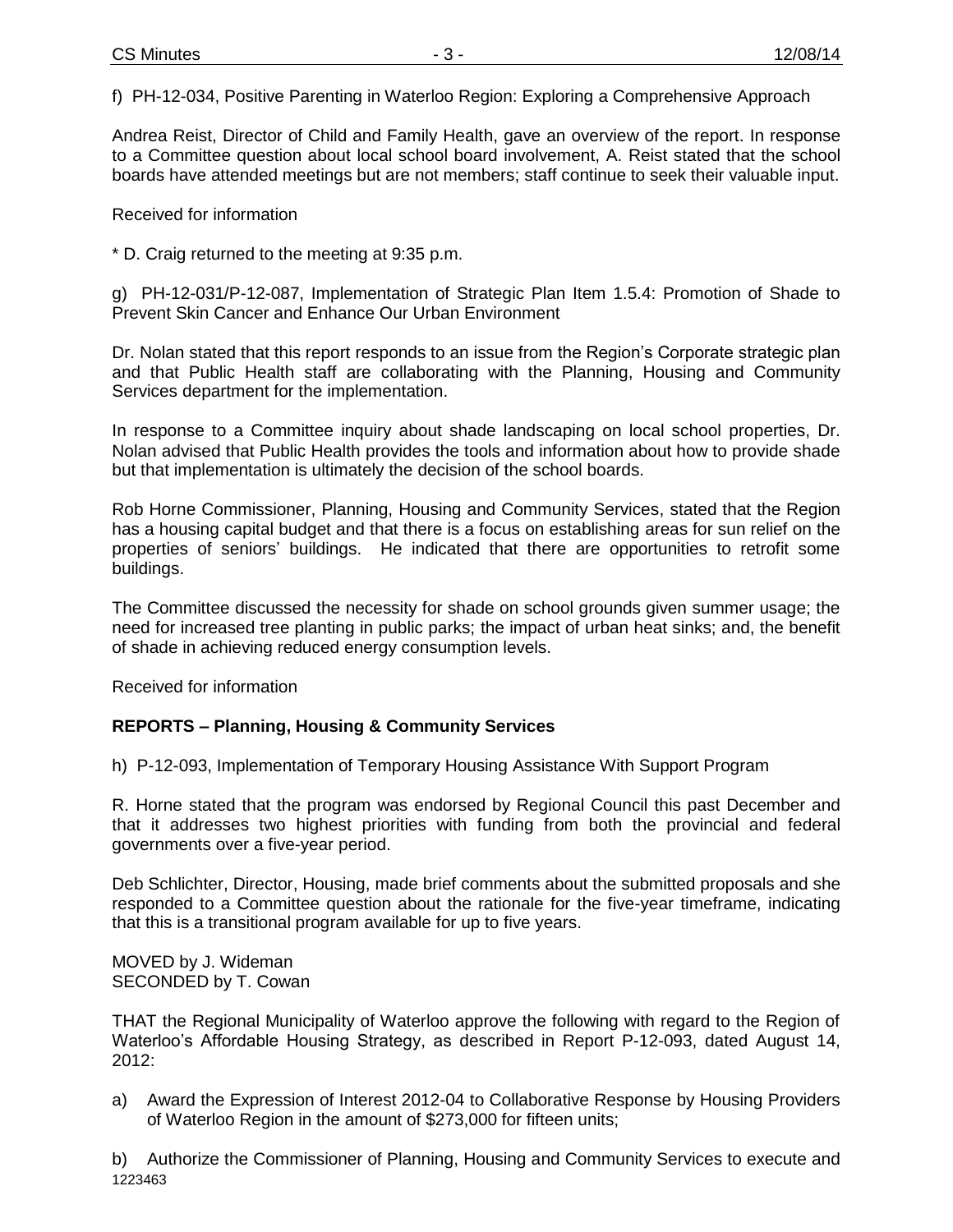deliver all documentation required by the Province of Ontario and the Region of Waterloo for the purpose delivering the Temporary Housing Assistance With Support (THAWS) Program as described in Report No. P-12-093;

- c) Authorize the Regional Chair and Regional Clerk to execute such agreements and documentation in a form satisfactory to the Regional Solicitor, as may be required to process the advance of funding for the Temporary Housing Assistance with Support (THAWS) Program as described in Report No. P-12-093; and
- d) Allocate \$13,650 in one-time administrative funding under the Investment in Affordable Housing (IAH) for Ontario Program to Lutherwood for the administration of the Temporary Housing Assistance with Support (THAWS) Program over the five-year program period.

CARRIED

#### **REPORTS – Social Services**

i) CPC-12-002, Long-Gun Registry Data Retention

Mike Schuster, Commissioner, Social Services, introduced the report.

The Committee discussed the matter of jurisdiction for this issue and were reminded by Regional Chair Ken Seiling that the previous Council had passed a similar motion of support and that, given the involvement of the Waterloo Regional Police Services Board, this issue does align with the Region's mandate. J. Mitchell requested that a copy of the correspondence also be sent to the Waterloo Region Police Services Board.

In response to a Committee question about the focus and intent of the motion, Anthony Piscitelli, Supervisor, Planning and Research, Waterloo Region Crime Prevention Council, advised that the motion is similar to that passed in other municipalities and that the Region's interest is in the Ontario data only.

MOVED by C. Zehr SECONDED by B. Halloran

THAT the Regional Municipality of Waterloo request the Premier of Ontario to do whatever possible to stop the deletion of the data regarding non-restricted gun ownership in Ontario;

AND THAT copies of this report to be sent to the Ministry of the Attorney General and the Ministry of Community Safety and Correctional Services, as outlined in report CPC-12-002, dated August 14, 2012.

#### CARRIED

j) SS-12-032, Endorsing a National Definition of Homelessness

M. Schuster stated that a clear definition on a national scope will assist to define the work and activities of Regional staff.

In response to a Committee inquiry about the impact a revised definition may have on statistics, Lynn Randall, Director, Social Planning, Policy and Program Administration, indicated that a revised definition will not affect the homelessness data but will serve to improve consistency in the collection of Ontario Municipal Benchmarking Initiative (OMBI) data.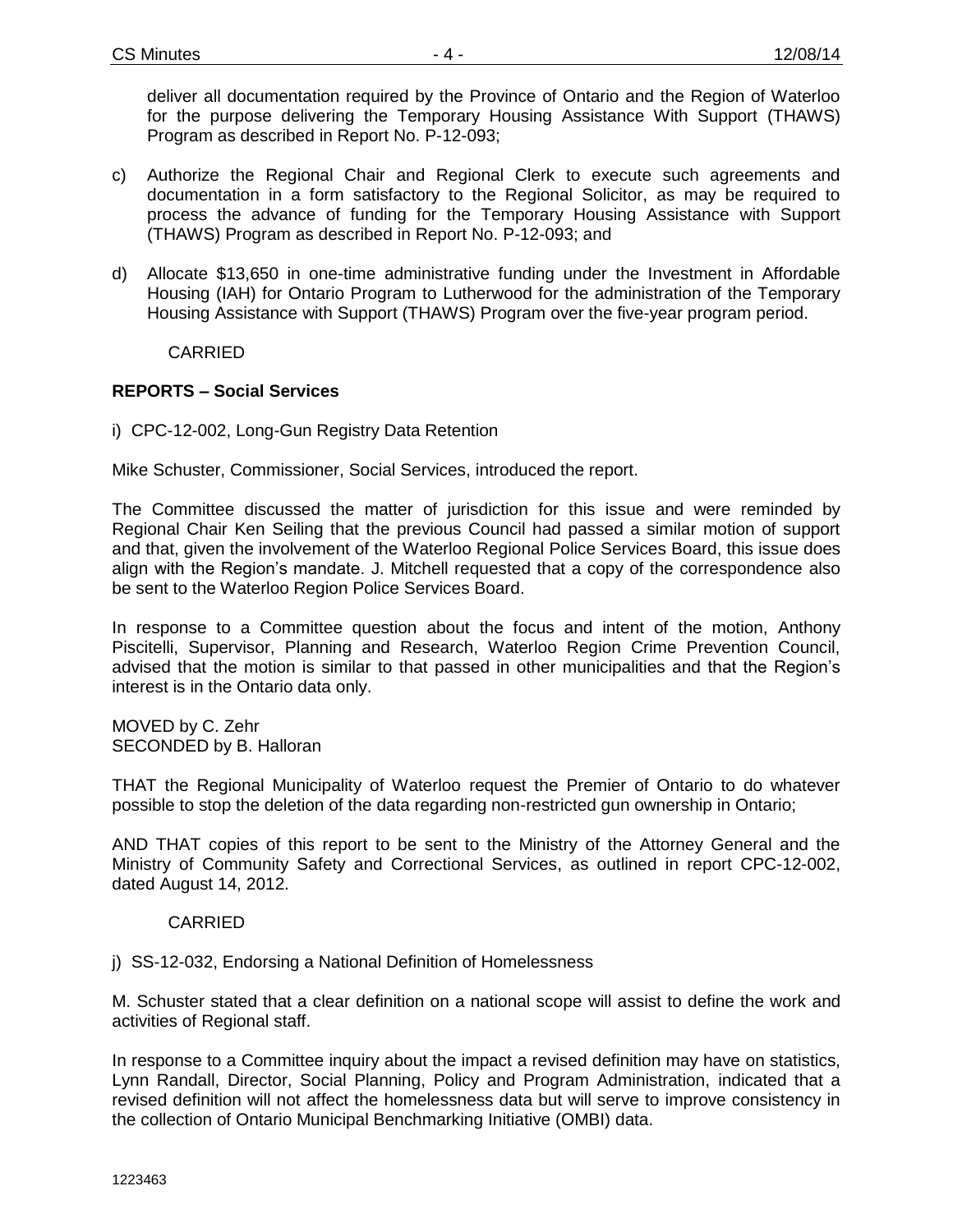MOVED by J. Brewer SECONDED by B. Halloran

THAT the Regional Municipality of Waterloo endorse, in principle, the Canadian Homelessness Research Network's *Canadian Definition of Homelessness*;

AND THAT the Regional Municipality of Waterloo consider further alignment with the *Canadian Definition of Homelessness* in the next update of local Homelessness to Housing Stability plans;

AND FURTHER THAT the Regional Municipality of Waterloo forward this report to the Canadian Homelessness Research Network, local Members of Parliament, the Minister of Human Resources and Social Development Canada responsible for the federal Homelessness Partnering Strategy and the Ontario Municipal Social Services Association, as outlined in report SS-12-032, dated August 14, 2012.

#### CARRIED

k) SS-12-035, Modernizing Child Care in Ontario

Nancy Dickieson, Director, Children's Services, stated that this report highlights the five key focus areas of the province's discussion paper. Staff are currently preparing a response for the September 24, 2012 deadline and will provide a draft copy to the Committee for endorsement prior to the submission.

Received for information

l) SS-12-036, Provincial Funding for Children's Services

M. Schuster made introductory comments and stated that a report will be coming back to the Committee in September with further details about the funding allocation.

MOVED by J. Wideman SECONDED by J. Mitchell

THAT the Regional Municipality of Waterloo increase the 2012 Children's Services operating budget by \$210,311 gross and \$0 net Regional Levy for Transitional Minor Capital, Health and Safety Minor Capital, Small Water Works programs as outlined in report SS-12-036 dated August 14, 2012.

#### CARRIED

#### **INFORMATION/CORRESPONDENCE**

a) Memo: Intimate Partner Violence in the LGBTQ Community – RAP Sheet

Received for information

b) Ontario Municipal Social Services Association (OMSSA) Position Paper – Moving Forward, Hand in Hand

M. Schuster advised that a [staff memo](#page-12-0) regarding the position paper has been distributed to Committee members; a copy is appended to the original minutes.

Received for information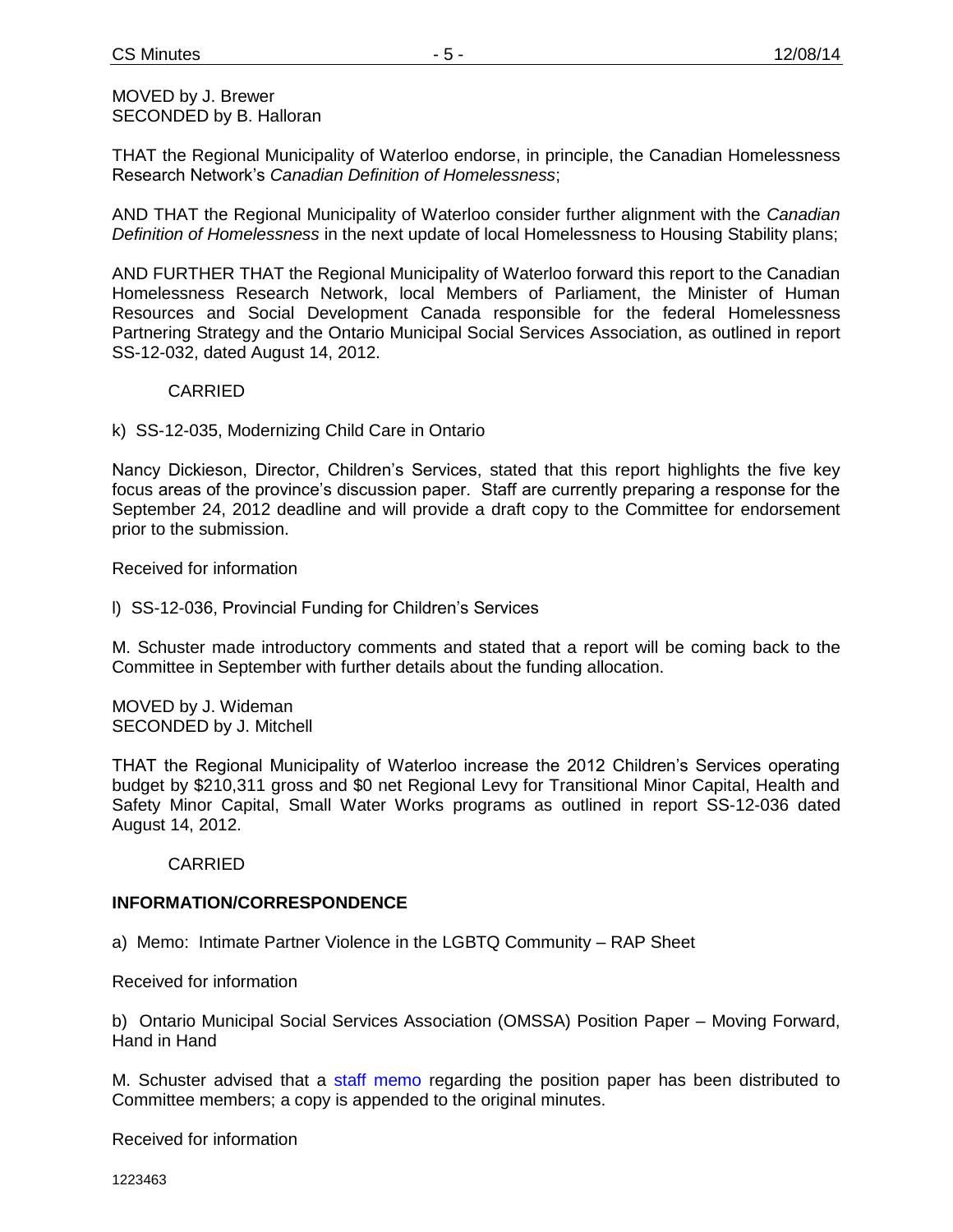c) Employment and Income Support Community Advisory Committee Annual Report

Received for information

d) Social Services Annual Report 2011

Received for information

e) Early Learning and Child Care Profiles

Received for information

#### **OTHER BUSINESS**

a) Council Enquiries and Requests for Information Tracking List was received for information.

#### **NEXT MEETING – September 11, 2012**

#### **ADJOURN**

MOVED by J. Haalboom SECONDED by J. Mitchell

THAT the meeting adjourn.

CARRIED

The meeting adjourned at 10:09 a.m.

**COMMITTEE CHAIR,** *S. Strickland*

**COMMITTEE CLERK,** *S. Natolochny*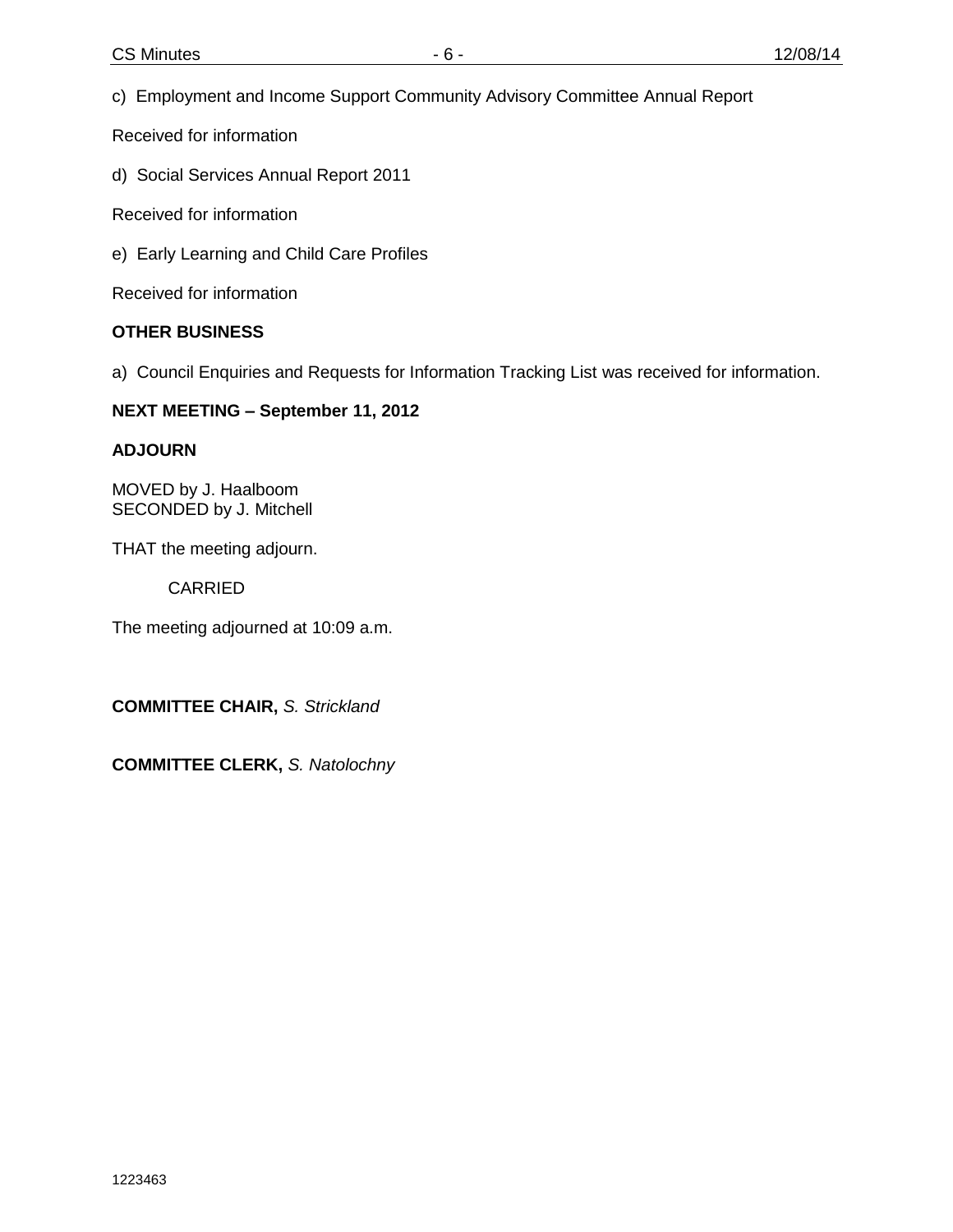<span id="page-6-0"></span>





## Healthy Smiles Ontario Program Partnership with the Community Health Centres

## August 14, 2012



**Every One Matters.**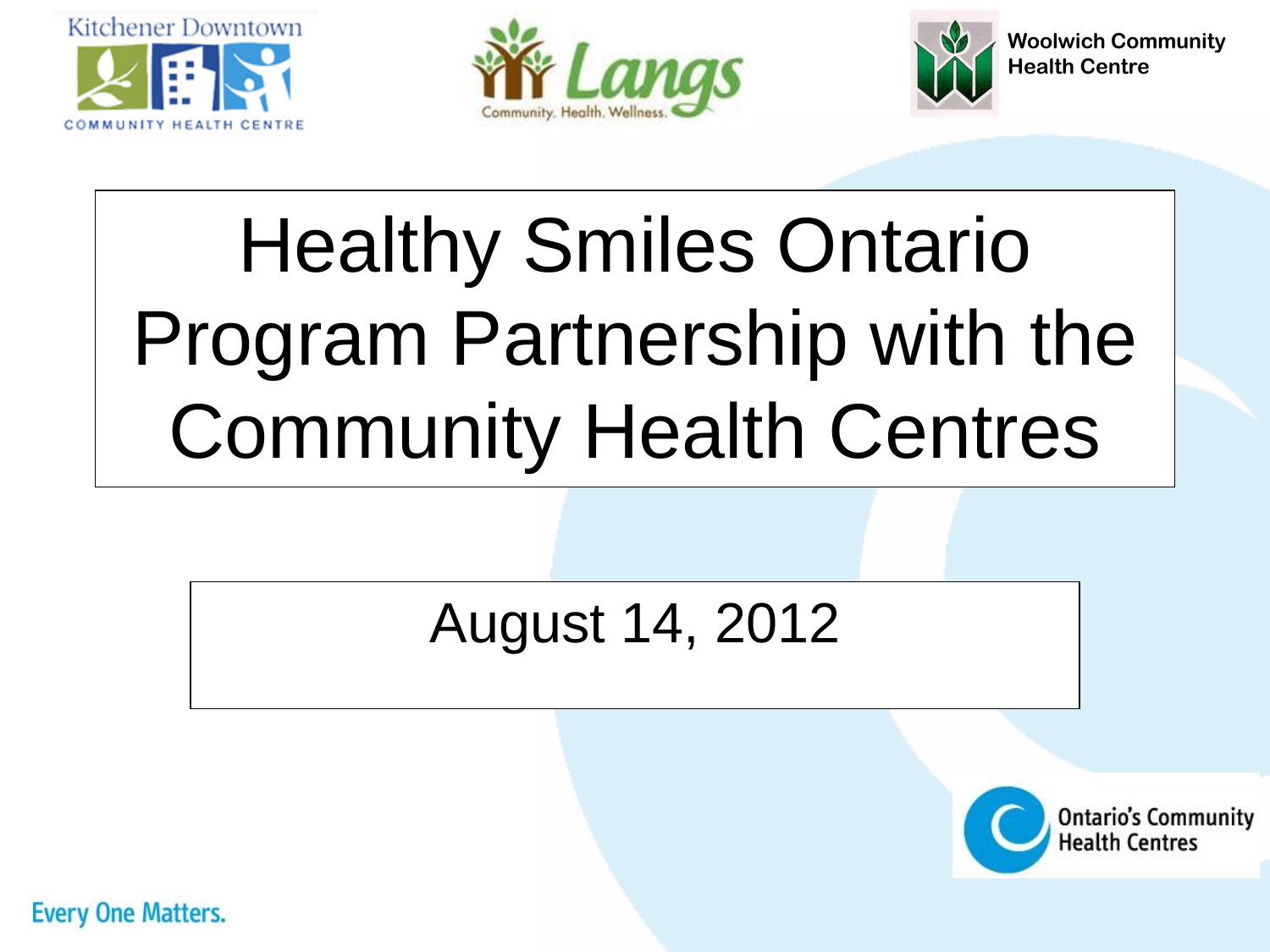













**Every One Matters.**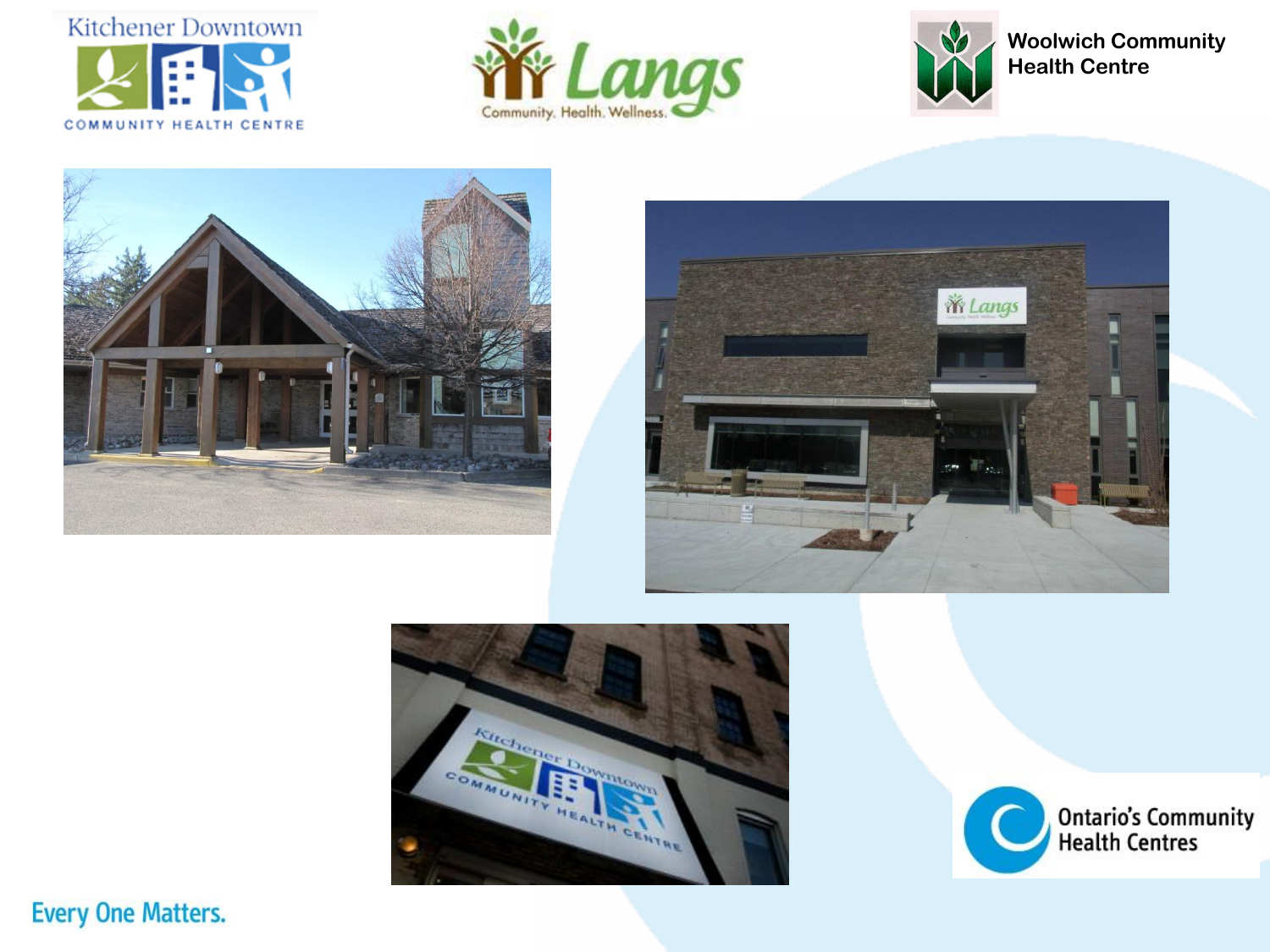





## Relationship with the Region of Waterloo Public Health

- The CHC's were engaged in a consultation with community partners in December 2009
- Region of Waterloo Public Health established an internal steering committee to plan the implementation of the Healthy Smiles Ontario Program
- A formal partnership was established with Region of Waterloo Public Health and Waterloo Region Community Health Centres in April 2011

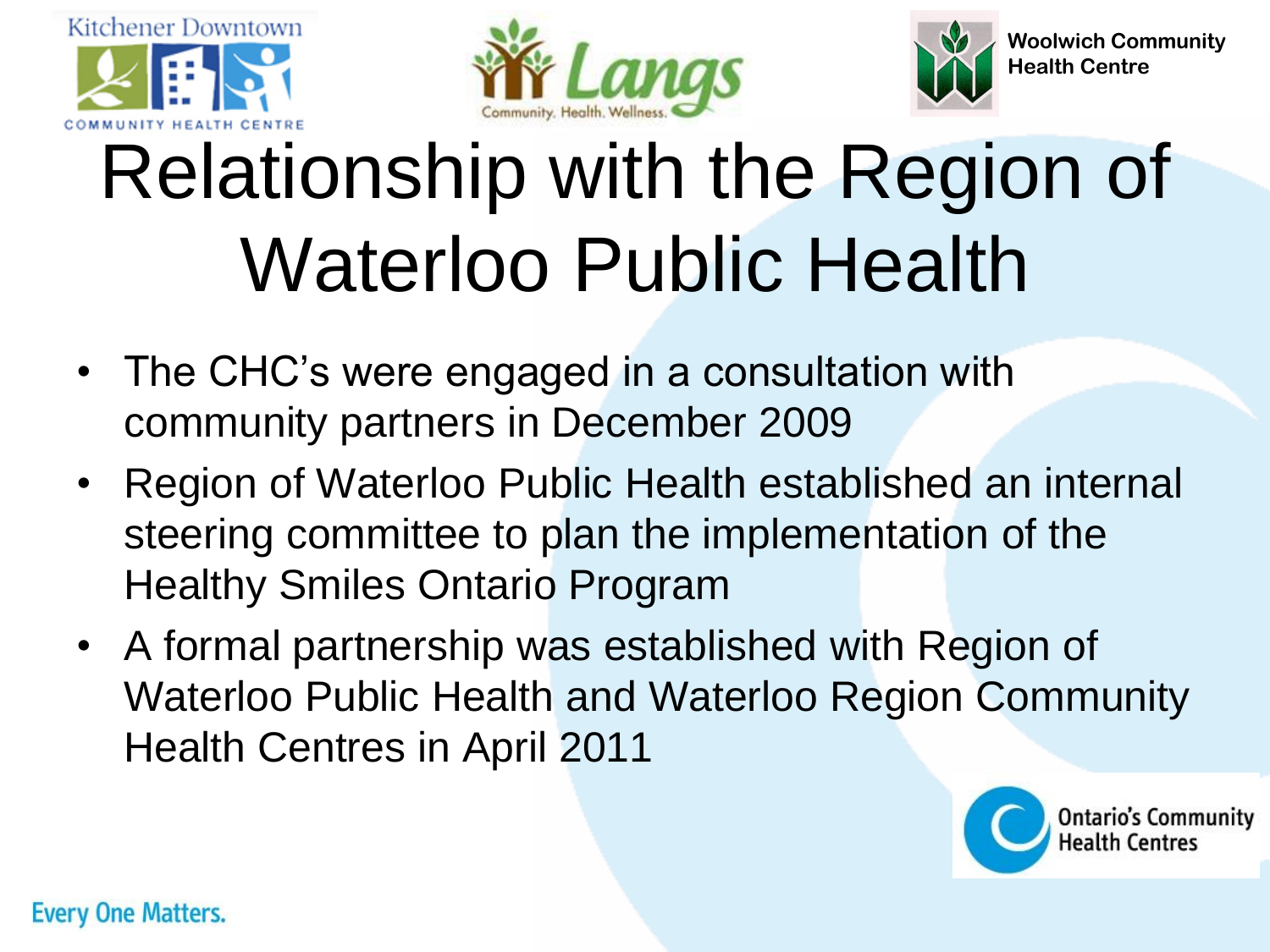





# Why this partnership is effective

- CHC's have knowledge of the communities they serve and existing linkages with community groups, and agencies.
- CHC's have a wide variety of programs and services for low income families.
- Outreach model with services being offered in 5 sites.
- Build upon the peer model developed by the Region and the experience of CHC's in using peers workers.
- Partnering the dental hygienist with the peer worker.
- Building stronger relationships with local dentists.



**Ontario's Community** lealth Centres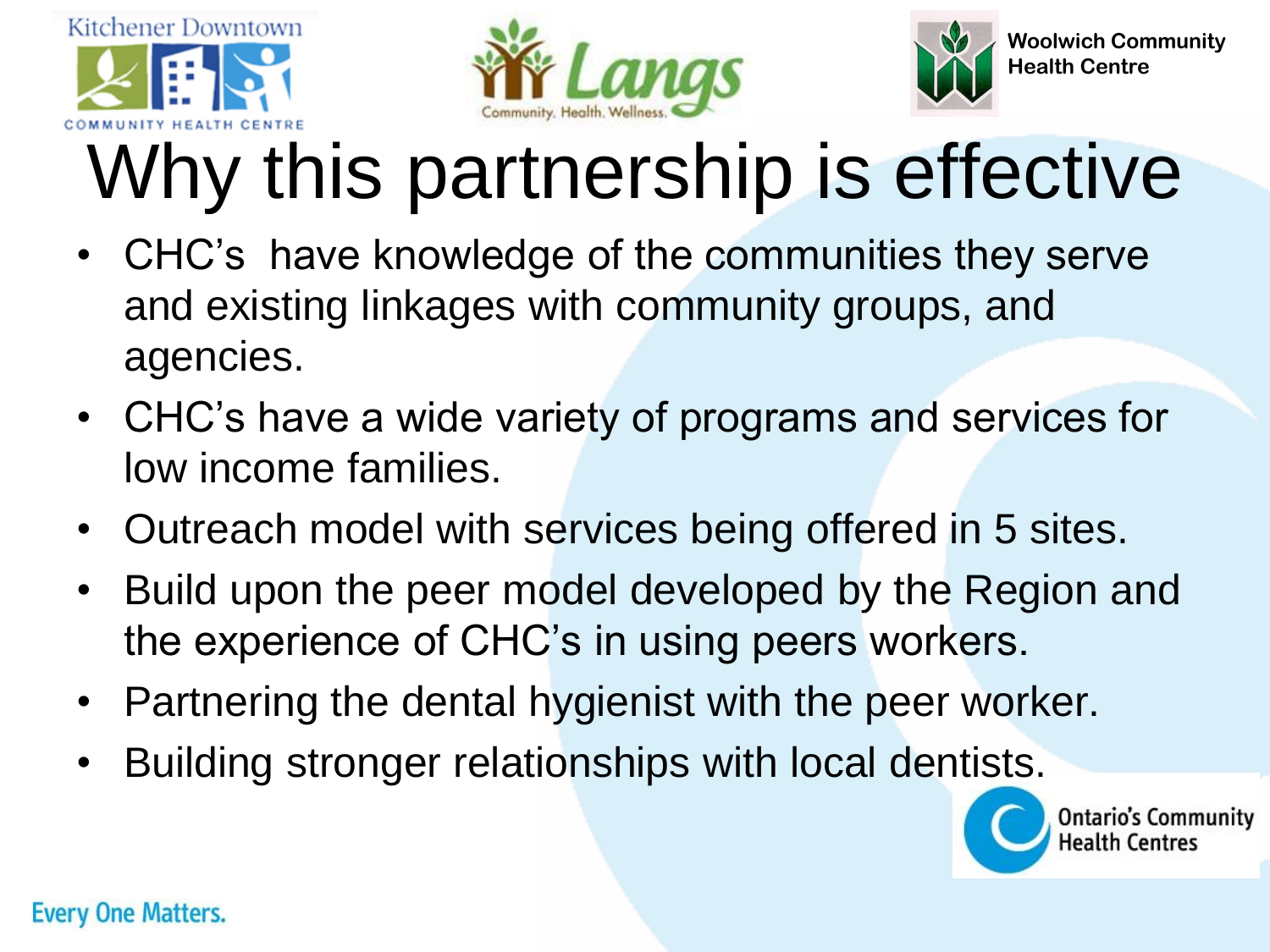



## Oral Health Worker Roles

- Build upon existing programs and relationships to promote HSO
- Deliver oral health presentations in collaboration with the dental hygienist
- Facilitate access to the appropriate Region of Waterloo dental services
- Assist clients to complete HSO application
- Facilitate clients accessing dental services and addressing barriers to access

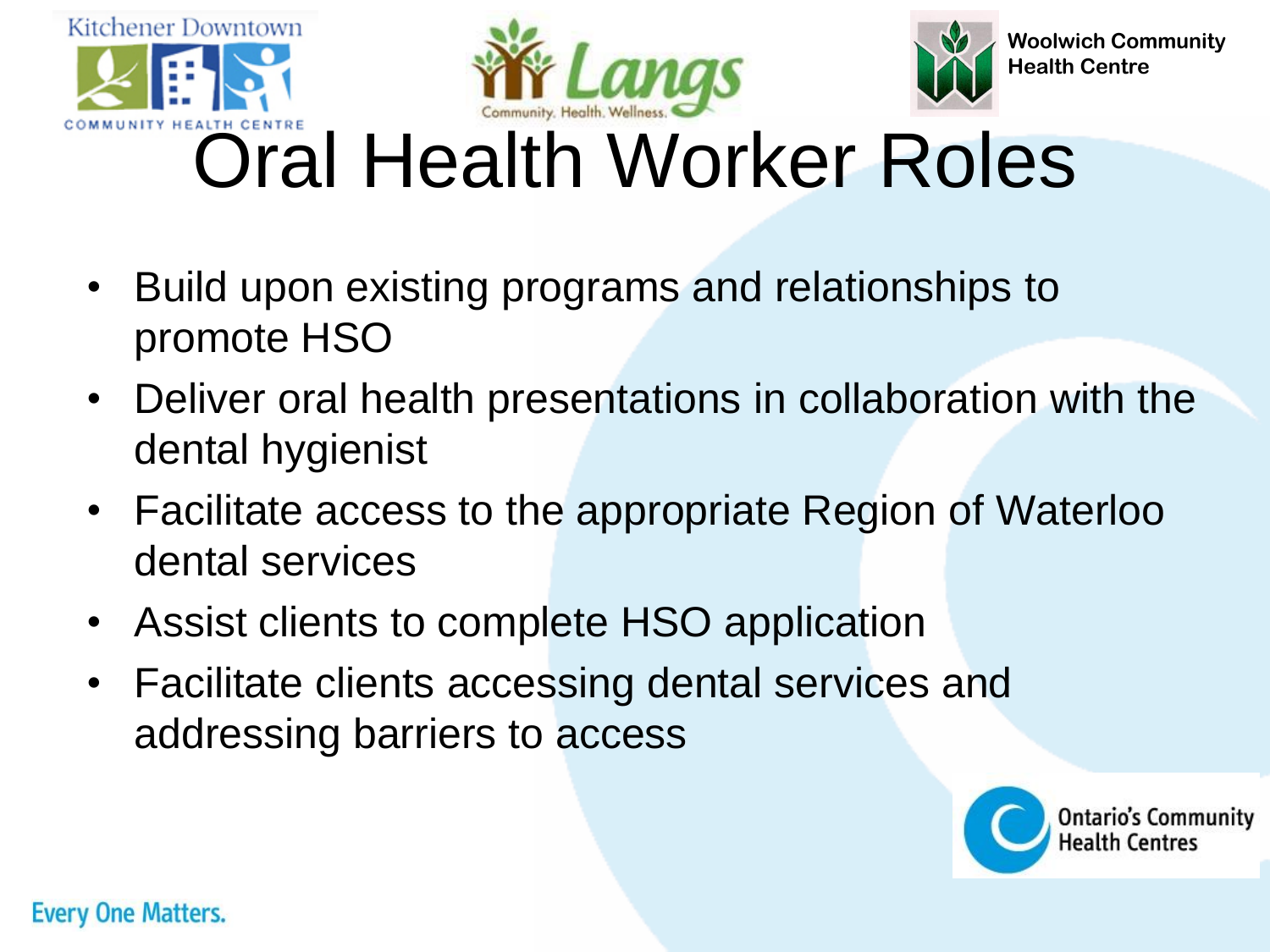





# Wir Langs<br>Case Scenario





**Every One Matters.**